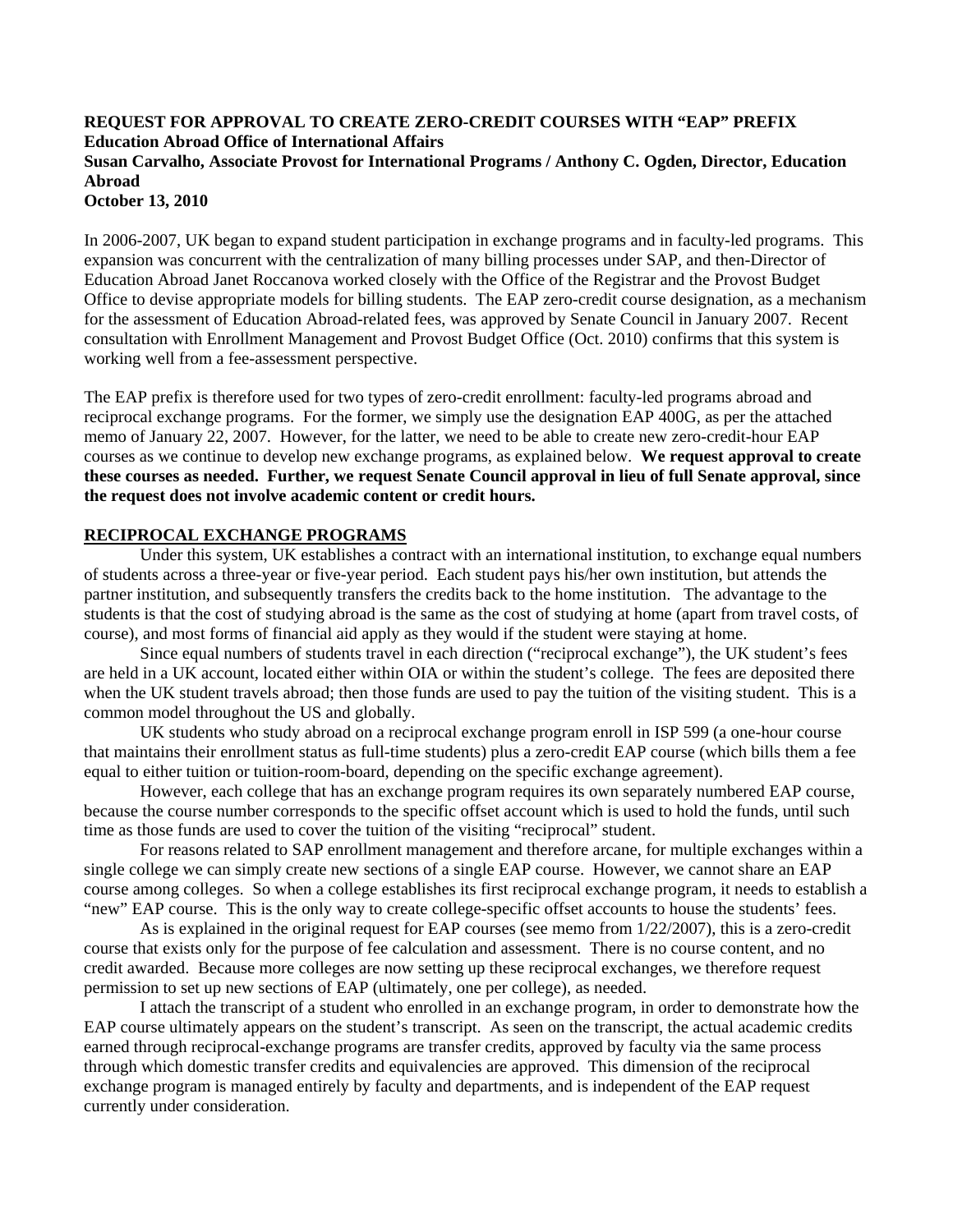## **UNOFFICIAL**

| Name:                           |                           |  |            |  |
|---------------------------------|---------------------------|--|------------|--|
| Student SSN:<br>Student Number: |                           |  |            |  |
| Print Date:                     | $10/13/2010$ Page Number: |  | $1$ of $2$ |  |

|   |                                                                           |                | 2007 Spring Semester                                                 |            |
|---|---------------------------------------------------------------------------|----------------|----------------------------------------------------------------------|------------|
|   |                                                                           | CRS NIM        | COURSE TITLE<br><b>GRADE</b><br><b>HOURS</b>                         | OPTS       |
|   |                                                                           | ACC 201        | C<br>3.0<br>FINANCIAL ACCOUNTING I                                   | 6.00       |
|   |                                                                           |                | Exclude Earn/Grade: Repeat Crs                                       |            |
|   |                                                                           | MA<br>162      | FINITE MATH & ITS APPLIC<br>3.0<br>B                                 | 9.00       |
|   | Issued to:                                                                | ECO 201        | PRINCIPLES OF ECO<br>3.0<br>Α                                        | 12.00      |
|   |                                                                           |                | I:Global Scholars                                                    |            |
|   |                                                                           | B&E 227        | 2.0<br>LARGER WORLD ISSUES IN<br>В                                   | 6.00       |
|   |                                                                           |                | <b>BUSINESS</b>                                                      |            |
|   |                                                                           | B&E 122        | CHALLENGE OF LEADERSHIP<br>Α<br>1.0                                  | 4.00       |
|   |                                                                           | <b>ANT 160</b> | B<br>CULTURAL DIVERSITY IN THE<br>3.0                                | 9.00       |
|   |                                                                           |                | MODERN WORLD<br><b>QPTS</b>                                          | <b>GPA</b> |
|   |                                                                           | Semester       | AHRS<br>EHRS<br>QHRS<br>15.0<br>12.0<br>12.0<br>40.00<br>3.333       |            |
|   |                                                                           | Cumulative     | 29.0<br>26.0<br>25.0<br>79.00<br>3.160                               |            |
|   |                                                                           | Status         | Good Standing                                                        |            |
|   |                                                                           | Status         | No Academic Honors                                                   |            |
|   |                                                                           |                |                                                                      |            |
|   | Requested by:                                                             |                | 2007 Fall Semester                                                   |            |
|   |                                                                           | CRS NIM        | COURSE TITLE<br><b>GRADE</b><br>HOURS                                | OPTS       |
|   | Undergraduate Academic Record                                             | B&E 240        | INTER-CULTURAL BUSINESS<br>3.0<br>Α                                  | 12.00      |
|   |                                                                           |                | COMMUNICATION                                                        |            |
|   |                                                                           | ACC 202        | MANAGERIAL USES OF<br>W<br>3.0                                       | 0.00       |
|   | <b>SCHOOLS ATTENDED</b>                                                   |                | ACCOUNTING INFO                                                      |            |
|   | Secondary Schools:                                                        | BIO 102        | HUMAN ECOLOGY<br>B<br>3.0                                            | 9.00       |
|   |                                                                           | HIS 109        | HIST OF U.S. SINCE 1865<br>B<br>3.0                                  | 9.00       |
|   |                                                                           | ECO 202        | B<br>PRINCIPLES OF ECO II<br>3.0                                     | 9.00       |
|   |                                                                           |                | <b>AHRS</b><br><b>EHRS</b><br>OHRS<br><b>QPTS</b>                    | <b>GPA</b> |
| U |                                                                           | Semester       | 15.0<br>12.0<br>12.0<br>39.00<br>3.250                               |            |
|   |                                                                           | Cumulative     | 44.0<br>38.0<br>118.00<br>37.0<br>3.189                              |            |
|   |                                                                           | Status         | Good Standing                                                        |            |
| N |                                                                           | Status         | No Academic Honors                                                   |            |
|   |                                                                           |                |                                                                      |            |
|   |                                                                           |                |                                                                      |            |
|   |                                                                           |                | 2008 Spring Semester                                                 |            |
|   |                                                                           | CRS NIM        | COURSE TITLE<br><b>GRADE</b><br><b>HOURS</b>                         | OPTS       |
|   | DEGREES AWARDED                                                           | ACC 202        | MANAGERIAL USES OF<br>3.0<br>А                                       | 12.00      |
|   |                                                                           |                | ACCOUNTING INFO                                                      |            |
|   |                                                                           | MGT 301        | B<br>BUSINESS MANAGEMENT<br>3.0                                      | 9.00       |
| F |                                                                           | MKT<br>300     | MARKETING MANAGEMENT<br>B<br>3.0                                     | 9.00       |
|   |                                                                           | MGT 309        | INTRODUCTION TO<br>B<br>3.0                                          | 9.00       |
| F |                                                                           |                | INTERNATIONAL BUSINESS                                               |            |
|   |                                                                           | ENG 203        | В<br><b>BUSINESS WRITING</b><br>3.0                                  | 9.00       |
|   |                                                                           | SPA 101        | Graduation Writing Requirement Course<br>Α                           | 16.00      |
|   |                                                                           | B&E 103        | ELEM SPAN I (SPOKEN APP)<br>4.0<br>P<br>MICROSOFT OFFICE SP -<br>0.0 | 0.00       |
|   | 2006 Fall Semester                                                        |                | POWERPOINT                                                           |            |
|   | Program:                                                                  |                | Pass Fail Grade Scale                                                |            |
|   |                                                                           | B&E 104        | $\mathsf{P}$<br>MICROSOFT OFFICE SP -<br>0.0                         | 0.00       |
|   |                                                                           |                | <b>EXCEL</b>                                                         |            |
|   | Major:<br>Management                                                      |                | Pass Fail Grade Scale                                                |            |
|   | CRS<br><b>GRADE</b><br><b>HOURS</b><br>OPTS<br><b>NUM</b><br>COURSE TITLE |                | <b>AHRS</b><br><b>EHRS</b><br><b>QPTS</b><br>QHRS                    | <b>GPA</b> |
|   | 12.00<br>ENG 104<br>B<br>4.0<br>WRITING: AN ACCELERATED                   | Semester       | 19.0<br>19.0<br>19.0<br>64.00<br>3.368                               |            |
|   | FOUNDATIONAL CRS                                                          | Cumulative     | 57.0<br>182.00<br>63.0<br>56.0<br>3.250                              |            |
|   | 101<br>ACAD ORNTN: LDRSHP IN<br>Ρ<br>1.0<br>0.00                          | Status         | Good Standing                                                        |            |
|   | GLOBAL MARKETPLACE<br>Pass Fail Grade Scale                               | Status         | No Academic Honors                                                   |            |
|   | 100<br>UNIV CR: TITLE TO BE<br>12.00<br><b>⊥</b> ∪k<br>Α<br>3.0           |                |                                                                      |            |
|   | ASSIGNED                                                                  | CRS NUM        | 2008 Summer Session 1<br>COURSE TITLE<br>HOURS                       | OPTS       |
|   | SOC 101<br>INTRO TO SOCIOLOGY<br>В<br>3.0<br>9.00                         | MUS 100        | <b>GRADE</b><br>INTRODUCTION TO MUSIC<br>3.0<br>Α                    | 12.00      |
|   | C<br>109<br>COLLEGE ALGEBRA<br>3.0<br>6.00<br>MA                          |                | <b>EHRS</b><br><b>AHRS</b><br>QHRS                                   | GPA        |
|   | <b>AHRS</b><br>QHRS<br>QPTS<br><b>GPA</b><br>EHRS                         | Semester       | QPTS<br>3.0<br>3.0<br>12.00<br>4.000<br>3.0                          |            |
|   | 14.0<br>13.0<br>Semester<br>14.0<br>39.00<br>3.000                        | Cumulative     | 60.0<br>66.0<br>59.0<br>194.00<br>3.288                              |            |
|   | 13.0<br>Cumulative<br>14.0<br>14.0<br>39.00<br>3.000                      | Status         | Good Standing                                                        |            |
|   | Status<br>Good Standing                                                   |                |                                                                      |            |

 **\*\*\*\*\* No Further Entries This Page \*\*\*\*\***

Continued on Page 2